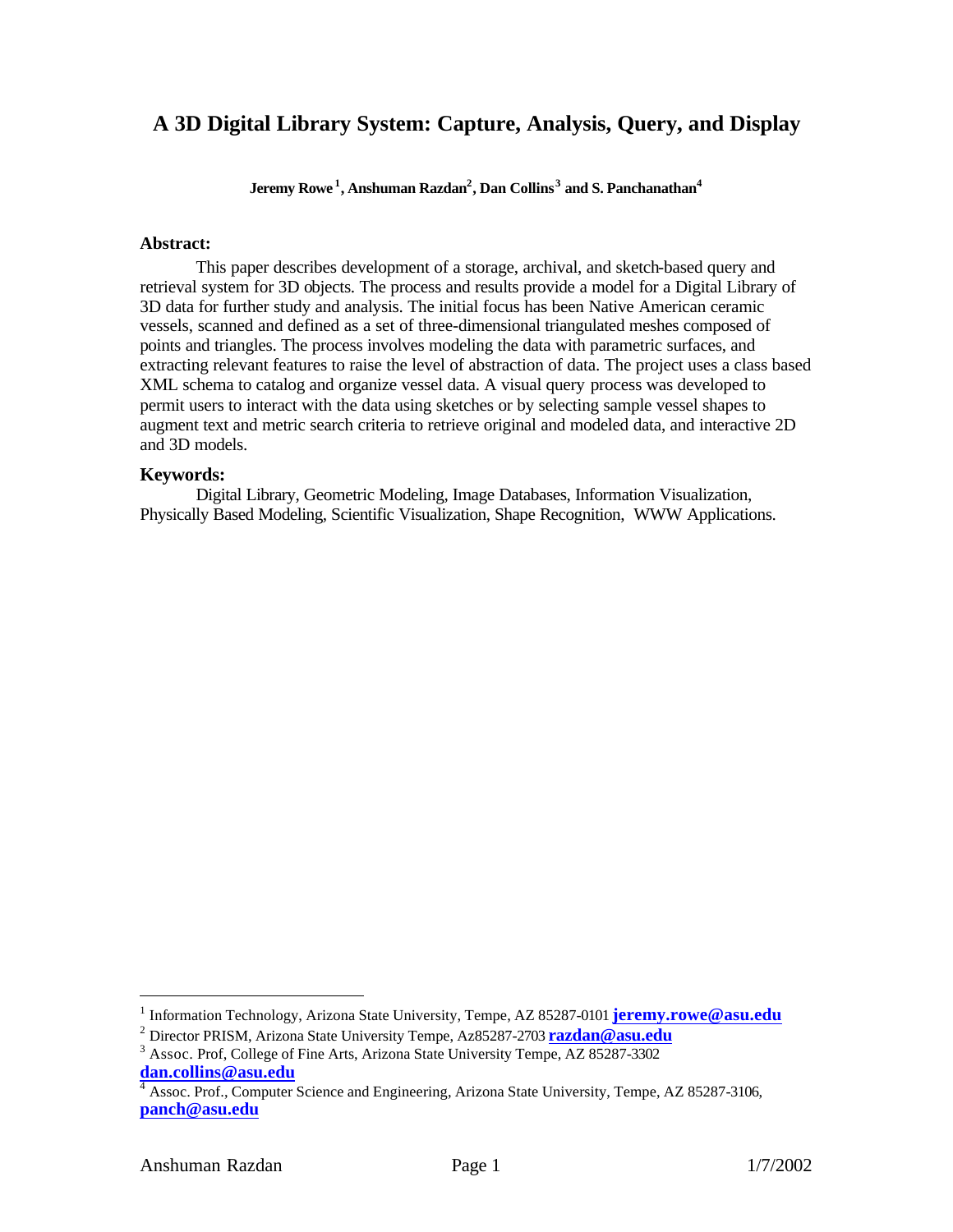#### **1. Introduction**

The 3DK project at Arizona State University has developed a system that creates a robust set of 3D descriptive about cultural artifacts. The cataloged descriptive information is housed in a database that permits researchers to dynamically interact with the data. The result is a digital library that is significantly more complex than both traditional collections of text, and even graphic and photographic image collections.

Data acquisition begins with a relatively amorphous 3D point cloud of data produced by scanning the original artifact. Software developed by the project team then models, measures, catalogs, and stores the data. A flexible, web based query process, and intuitive user interface provide access to this data using a simple vocabulary of tools developed to model, measure, and interact with data in new and powerful ways.

Since inception, physical sciences such as anthropology have used simple measurement techniques to quantify and compare data about samples such as pottery, bones, and lithic tools.

Measurement tools such as calipers, rulers and hand drawn sketches have been joined by computers and global positioning systems to generate more accurate data about artifacts. Typically the focus of these technologies has been to enhance access to tabular descriptive data in flat field databases or to more accurately record the location of the artifacts in maps or diagrams of their original setting.

A collection of Native American pottery was the initial focus of the 3DK project at Arizona State University. Researchers were looking for a method of searching and comparing artifacts within the holdings of the Anthropology Research Institute at Arizona State University. The research problems were twofold:

?? How to model the artifacts to permit more accurate representation and measurement,

?? How to create a system to catalog, query, search, retrieve, and display the data.

The paper will focus on the technical tools developed to acquire the data, and to model and provide cataloging, description, and interactive access to the 3D models, and to the existing 2D textual and descriptive data that describes artifact provenance and context.

The 3DK team developed a set of mathematical modeling algorithms to pass surfaces through scanned point cloud data to generate measurable data from these relatively small, diverse data sets. Surface and volume modeling algorithms were then developed and applied to model and generate quantitative, descriptive data about the artifact. The data and processes developed grew from and are consistent with the descriptive vocabulary of ceramics researchers in Anthropology. The level of accuracy in documentation and measurement of the artifacts far exceeded traditional techniques used in the field. The binary and derived data about the vessel provides a record that can be re-analyzed in the future and provide a tool for research without physical access, at remote locations, or after repatriation.

The original scanned data, and the modeled and calculated data have been linked to existing records sets containing the traditional descriptive data about location, provenance, and collection. An XML schema using a metadata schema derived from the Council for the Preservation of Anthropological Records (COPAR). The schema defines data elements for a given artifact, and links data across multiple databases was developed and implemented to support research queries.

The final component is a web client interface that permits researchers to interact with the data through a sketch-based query system. The interface permits the user to manipulate a representation of the data and query the data sets by a combination of features extracted from this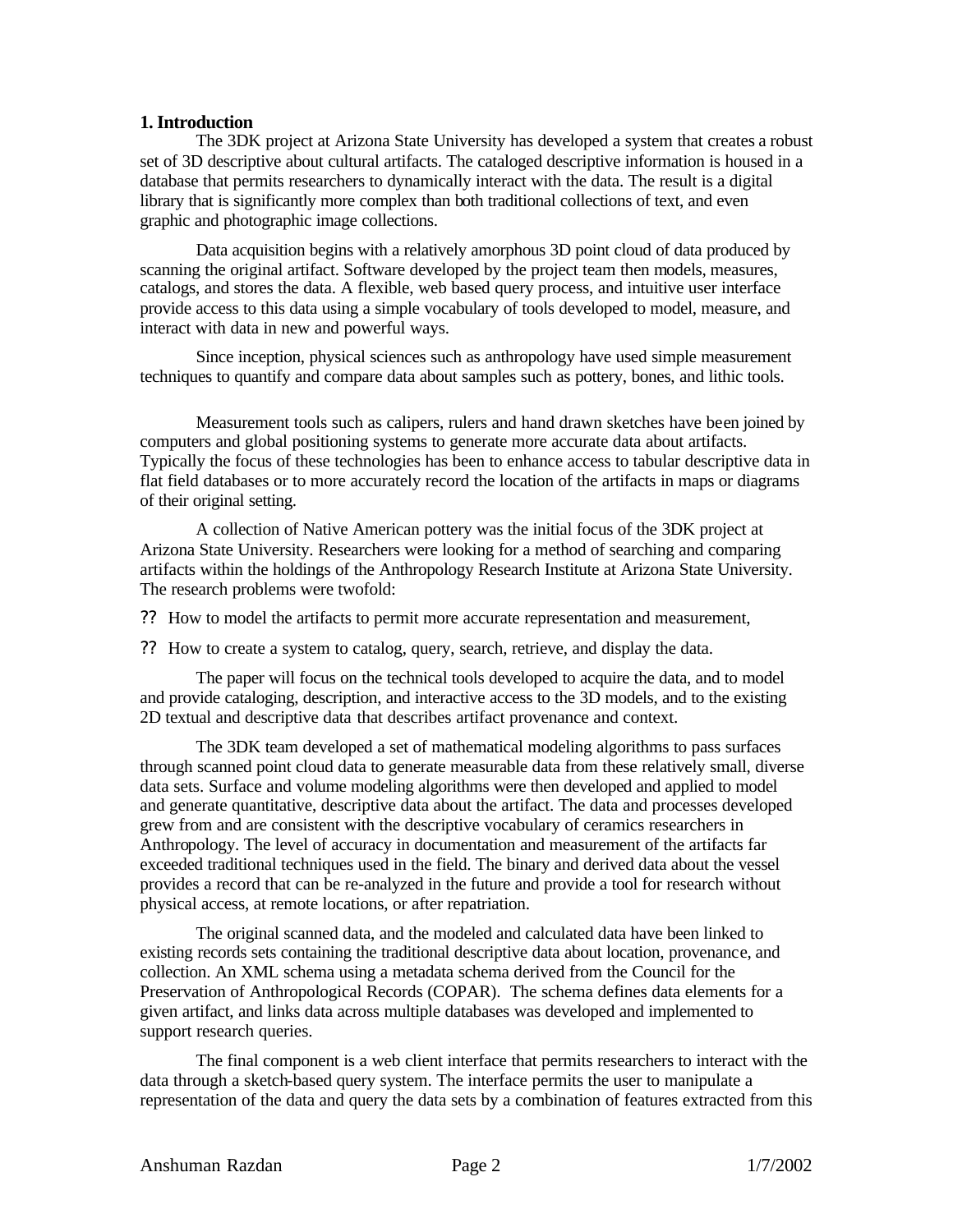representation and textual and metric data. This system provides researchers with a powerful, interactive prototype digital library of ceramic vessel data.

Efforts to date have focused primarily on the acquisition and modeling of the ceramic vessel data. Development of the artifact database and user interface have progressed to the point of "proof of concept". The project will continue development and research into metadata and data description, criteria and weighting of search results, and continued development of the interface design and interactive capabilities.

In its current state, the 3DK process provides a model for analysis and exploration of issues and the complexity of digital collections of 3D data. The overview of the processes, design assumptions, and products provides a prototype for discussions of the issues and identification of necessary components for effective design of comprehensive digital collections of new kinds of documents, including complex 3D data.

#### **2. Scanning/Data Acquisition**

The project uses two Cyberware scanners, the M15 and 3030 to scan ceramic vessels. While individual scans take only 17 seconds, the total average scanning time for each vessel is about two hours, depending on complexity, color, texture, etc. Currently, scanning has focused on complete (or nearly complete) ceramic vessels from the Classic Period (A. D. 1250 – 1450) of the prehistoric Hohokam culture area of the Southwest (Salt/Gila River Valleys) near present-day Phoenix, Arizona. The ceramic vessels are part of the Roosevelt Platform Mound Study collection and the Department of Anthropology Whole Vessel collection curated at the Archaeological Research Institute (ARI) at Arizona State University.

The scanning produces data as a highly dense point cloud. Post processing involves filling of holes (due to scanner "oversight"), removing noise, etc. The project team has implemented its own version of the Ball Pivoting algorithm (Bernadini et al, 1999) to convert point cloud data sets into triangle meshes. In some cases light decimation is performed to reduce the density without losing accuracy of the overall structure. The result is valid point set and topology data for each scanned vessel.

To date, 80 vessels had been scanned, processed, and archived in the database. Future efforts include exploring techniques to scan the interior of complex vessels, and scanning pottery shards to obtain data to attempt to reassemble and recreate original vessel shapes with missing pieces.

#### 3. Modeling and Measurement

The initial modeling technique used is Feature Extraction or Segmentation. The 3 dimensional (3D) triangular mesh data is segmented or broken down into subsets of vertices. The goal is to simplify the mesh data and create regions that are "meaningful" for applications or to users. The feature extraction algorithms developed to model and measure the vessels are more effective working from higher point density mesh data. Mesh segmentation has numerous applications, most notably in feature extraction, reverse engineering, mesh reparameterization and adaptive schemes for techniques such as decimation and subdivision.

The project uses a *watershed segmentation* scheme (Mangan and Whitaker), that appears prominently in image segmentation literature but has only recently been applied to the 3D mesh segmentation problem. The watershed scheme gets its name from the concept of imaginary water droplets traveling downward along the height function under the influence of gravity. The segmentation is based on curvature, and therefore several curvature estimation techniques have been implemented and analyzed. The robustness of segmentation has been improved by increasing the accuracy of the curvature estimates.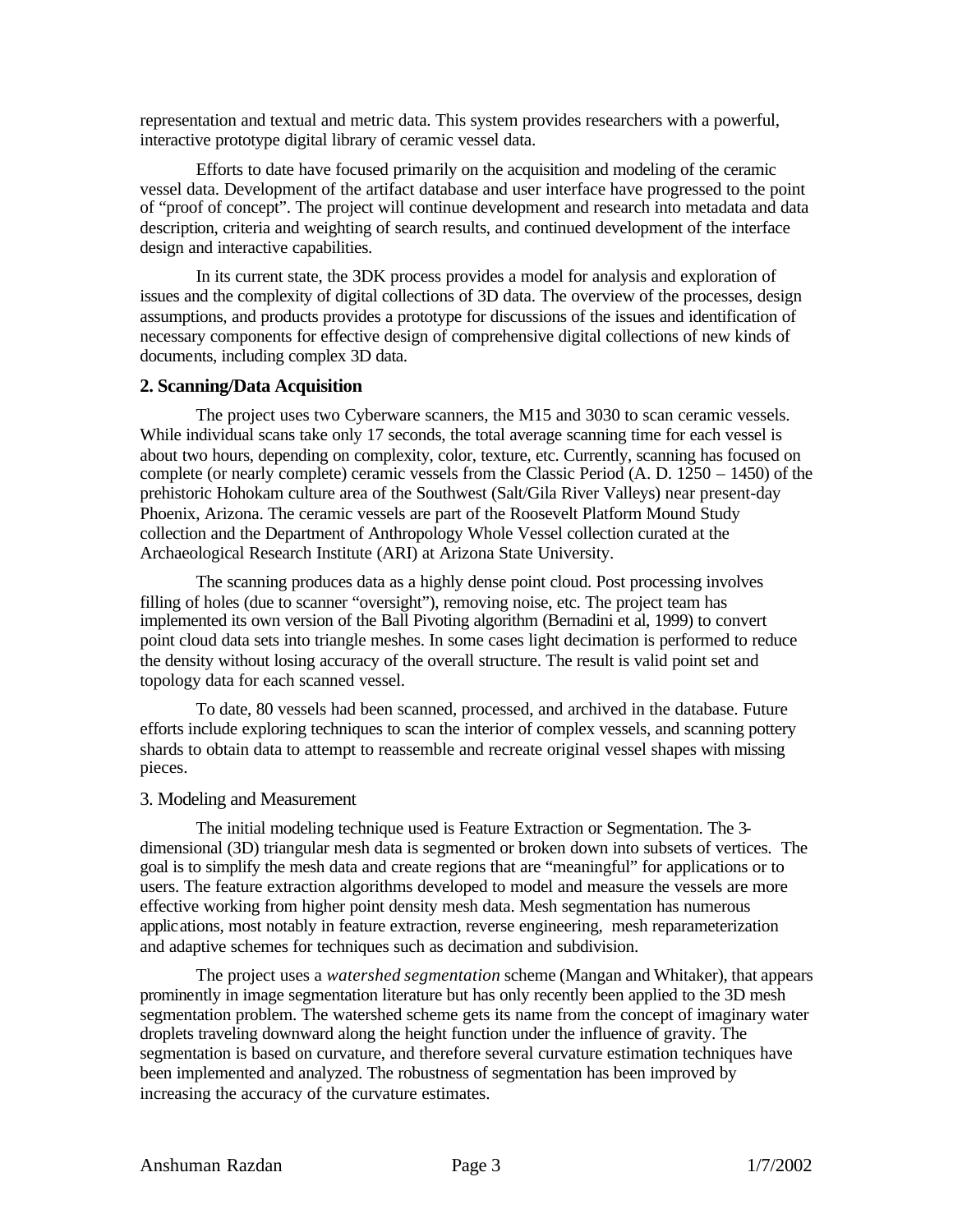

Figure 1. Polygonal Mesh with watershed defined areas for complete vessel.



Figure 2. Polygonal Mesh with watershed defined areas for partial vessel.

While Mangan and Whitaker's implementation produces accurate results only on simple smooth surfaces, the implementation in this research successfully segmented several real world data sets like the ceramic vessels. The watershed algorithm is based on a scalar value (called the height) assigned to every mesh vertex which captures some essence of the local mesh shape. The height at a vertex is typically the curvature of the mesh at that vertex. The scheme groups all vertices on the paths of droplets that would, in concept, converge at the same location into a single region. The segmentation results in defined regions of relatively consistent curvature separated by vertices with high curvature (which act as boundaries).

Due to the accuracy required for good segmentation, computing curvature is a complex, non-trivial task. In this research, multiple curvature estimation schemes are used and compared. The estimation schemes can be broadly classified into two categories - discrete and continuous. Discrete schemes extract curvature directly from the geometry of the mesh by estimating the local deviation of the mesh from a flat surface. Continuous schemes first approximate the mesh vertices locally with a polynomial surface, allowing calculation of various forms of curvature from the resulting analytic surface by methods of differential geometry (Pulla, 2000).

## **3.1 Geometric Modeling – Surface:**

As noted earlier, the result of the 3D laser scan of the vessel and initial processing is a polygonal mesh composed of faces, edges and vertices and their connections. Surface models are generated from the scattered points of this polygonal mesh by least squares fitting and/or rotating profile curves. B-Spline surfaces are used to represent these surface models. The B-Spline models are used for model rebuilding, error analysis, closing holes and gaps found on the archaeological artifacts, and measured value getting.

Another important tool used to analyze archaeological vessels is contour shape information. Two kinds of models, chain codes and B-Spline curves have been used to represent profile curves of archaeological vessels. For the vessels used in this project, several problems of 3D analysis can be addressed and simplified using 2D geometric models. For example, 2D chain codes can be generated by intersecting a cutting plane with the 3D polygonal meshes representing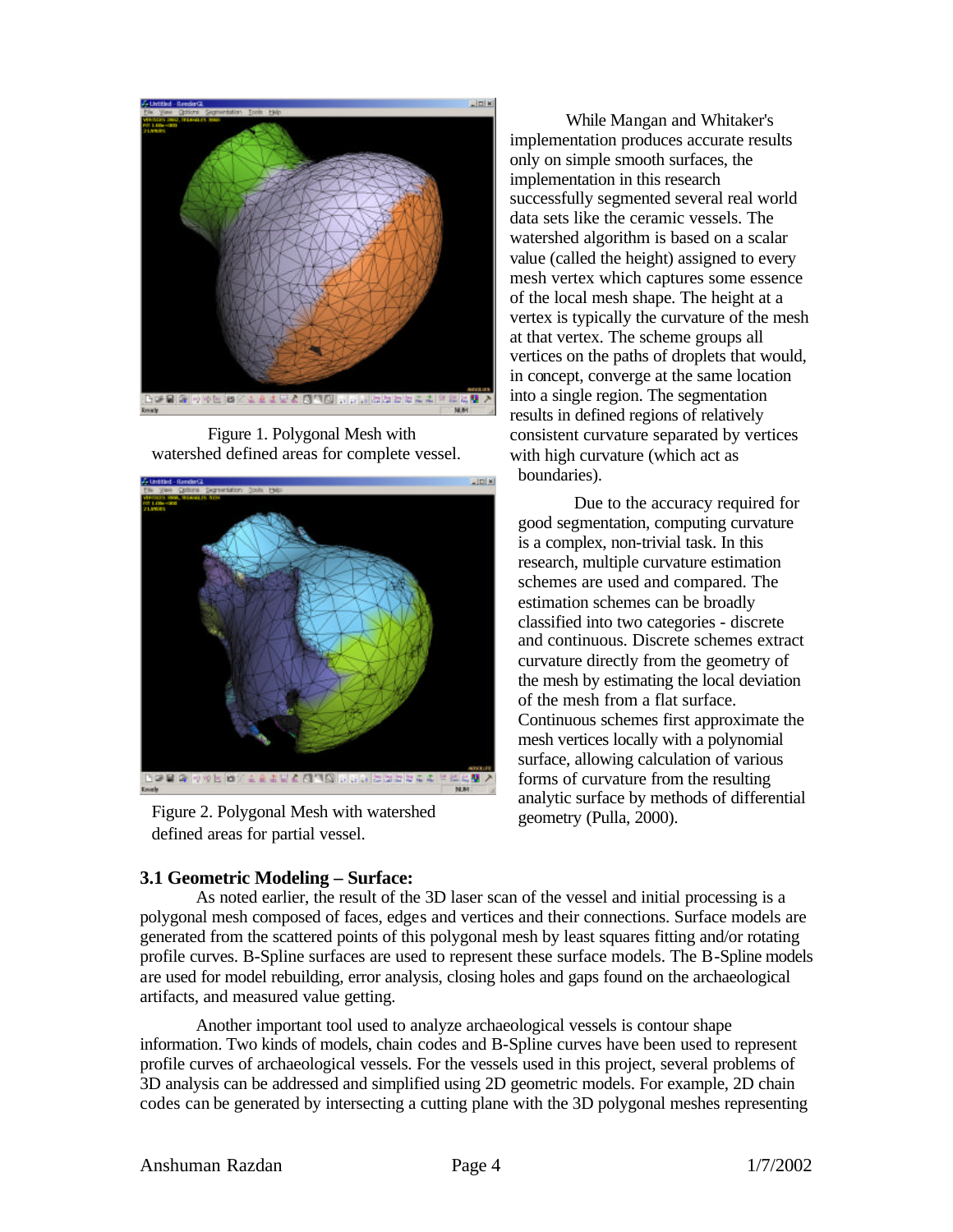the vessels. B-Spline curves, can then be derived by interpolating points of chain codes. Because measures of curvature such as convexity, smoothness, and inflection points of the curve are needed for vessel analysis, we have chosen cubic B-Spline curves to approximate profile curves of vessels. The accuracy of these derived curves far exceeds the manually sketched or mechanically derived curves currently used to describe these vessels.

In summary, the procedure of geometric modeling can be described as a seven step process once the point cloud data from scanning the vessel has been obtained:

- ?? Preprocess/noise removal
- ?? Obtain profile curves (represented by chain codes) from 3D meshes
- ?? Interpolate chain codes by B-Spline curves
- ?? Compute signed curvature pilot of the B-Spline curves
- ?? Analyze curvature pilot to get feature points (End Point, Inflection Point, Vertical Tangent, and Corner Point)



Figure 5. Vessel shape categories The first and last points on the resulting profile curve are labeled end points. A center point for the curve is determined and the curve is walked to left and right of this point to determine local minimum and maximum values. The changes in curvature are evaluated and



Figure 3. Feature segmentation of complex shaped vessel.



Figure 4. Descriptive elements of ceramic vessel.

- ?? Derive region features (rim, neck, body, and base) from feature points
- ?? Re-generate vessels (represented by B-Spline Surfaces) by rotating profile curves and/or interpolating 3D meshes

The result of the feature segmentation and modeling processes is a representation of the ceramic vessel broken down into measurable regions meaningful to archeologists.

Archaeologists analyze vessels by defining various regions using a profile. The profile curve is obtained by passing a vertical plane perpendicular to the base through the vessel. Typically profile curves are sketched free hand, often by

#### Anshuman Razdan Page 5 1/7/2002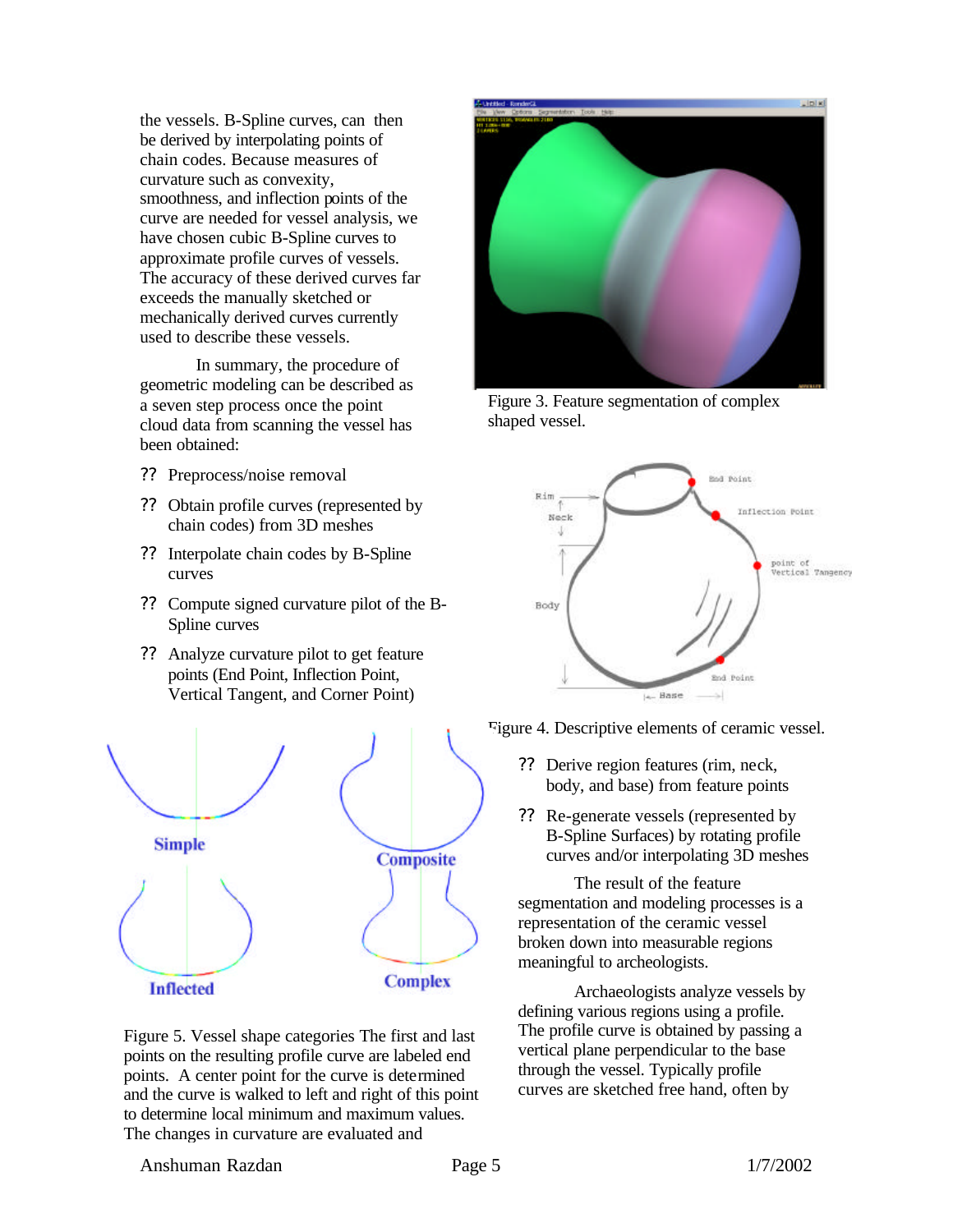tracing and duplicating half of the vessel to create a symmetric, but not necessarily accurate, representation. In this research the polygonal mesh model is used to generate a much more accurate profile curve than has been previously possible.

The resulting profile curve is processed to remove noise due to scanning error at the rim. Vessels are initially cataloged into four broad shape categories - simple, composite, inflected, and complex.

#### **4. Data Storage**

To provide efficient access, the project team developed a scanned vessel data. The database was structured to house the original binary data files, modeled files, derived measurement, features, and other descriptive data. A master pot identification number has been used as the key to link these data elements with additional vessel data in existing databases.

This model permits additional databases to link to the query engine by adding a field with the master pot ID to each record set, and developing an XML schema and DTD to link related data fields between the databases. Ideally, data definition and database design standards for vessels will develop over time. In the meantime, this technique is scalable as a proof of concept, is consistent with Dublin Core cataloging structures, and requires minimal coding to provide access to additional databases.

#### **5. Visual Query Interface**

The query process combines a sketch-based interface and searches by traditional text and metric data. Representative vessel shapes can be selected from the supplied palette and modified, or a freeform profile sketch can be created in the interface window. Text and numeric fields support parallel query of descriptive and derived data within the databases.

The Visual Query system we have created permits users to input, analyze, refine and limit searches via interaction with a Graphic User Interface (GUI). The initial query request can be made in a variety of modes including text, vector graphics, and interactive 2D and 3D models. The user can manipulate and resubmit the query image in real time to refine searches. The interface includes fast interactive surface and volume visualization capabilities and quantification tools to extract curvature, volume, scale, and linear dimensions for each data set.

**BIRTHERS** Deed bit shift 同 Omediated allow **Business Controllers** i ve  $\frac{1}{2}$ **New York Grat**  $\overline{1}$ See **Sectional Date**  $\Box$ di Tanda?  $\frac{1}{\sqrt{2}}$ **TPSA Daniel** O time v **TRA** Seah **Hartis** ä **Sept Fation | Figure** 

The research intent for the interface is to enable the highest degree of interactivity possible with complex 3D data while avoiding steep user learning curves. This means

Figure 6. (L to R) Query interface screen with sketch–based, numeric, and text-based input fields. Initial response screen with resulting thumbnail images and summary data, and wire frame of first matching vessel. Detail individual display screen with 2D, 3D, and descriptive vessel data.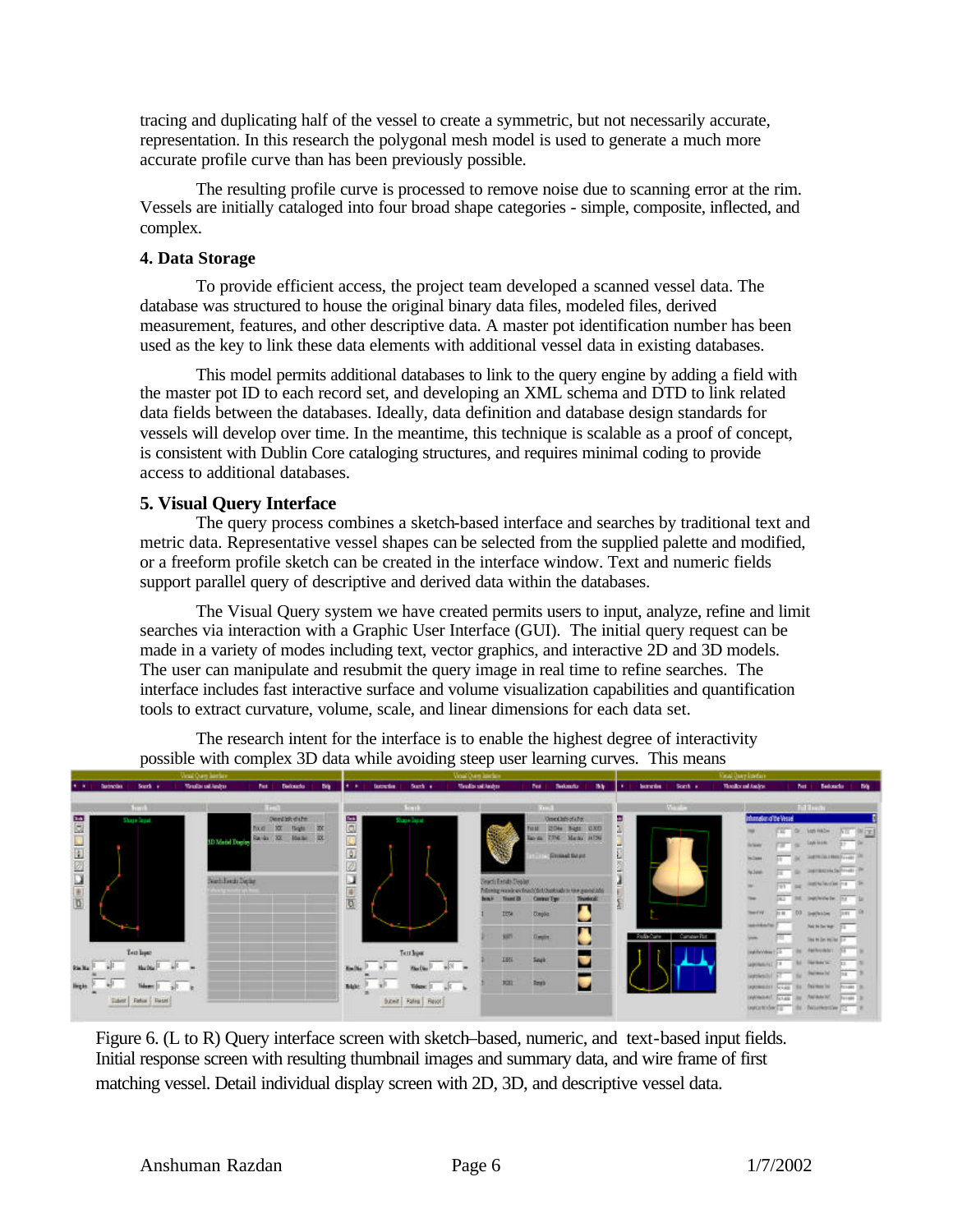understanding not only the science and art of interface design, but developing an appreciation of the cognitive complexity of the user's dynamic relationship to the databases. The prototype interface design is currently being evaluated by web designers, anthropologists, and general users. As additional models , such as lithic and bone data become available the interface, and related tool sets and capabilities will continue to evolve.

### **6. The Query Process**

Behind the interface is a process that extracts key elements and manages submission of the queries to the related databases. After search information has been entered and the query submitted to the server, a Java program extracts features from the sketch. A CGI program parses, manages, and executes searches in the linked databases. The program currently matches text, numeric and calculated vessel data. The capacity to more abstractly search and match by pattern within the binary data is being explored and will be added as the project continues to develop.

The results of the search from the linked databases are compiled and tabulated. A Java Server Program subsequently sends the processed search results to the client as an XSL file. This XSL file contains thumbnail images and descriptive data for the top 5 vessels in the search results. The XSL file provides the user's browser with the data needed to view detailed information for any of the 5 vessels without need for further interaction with the server and databases.



# **Visual Query Process Flowchart**

Figure 7. Summary of the query-search-retrieval process.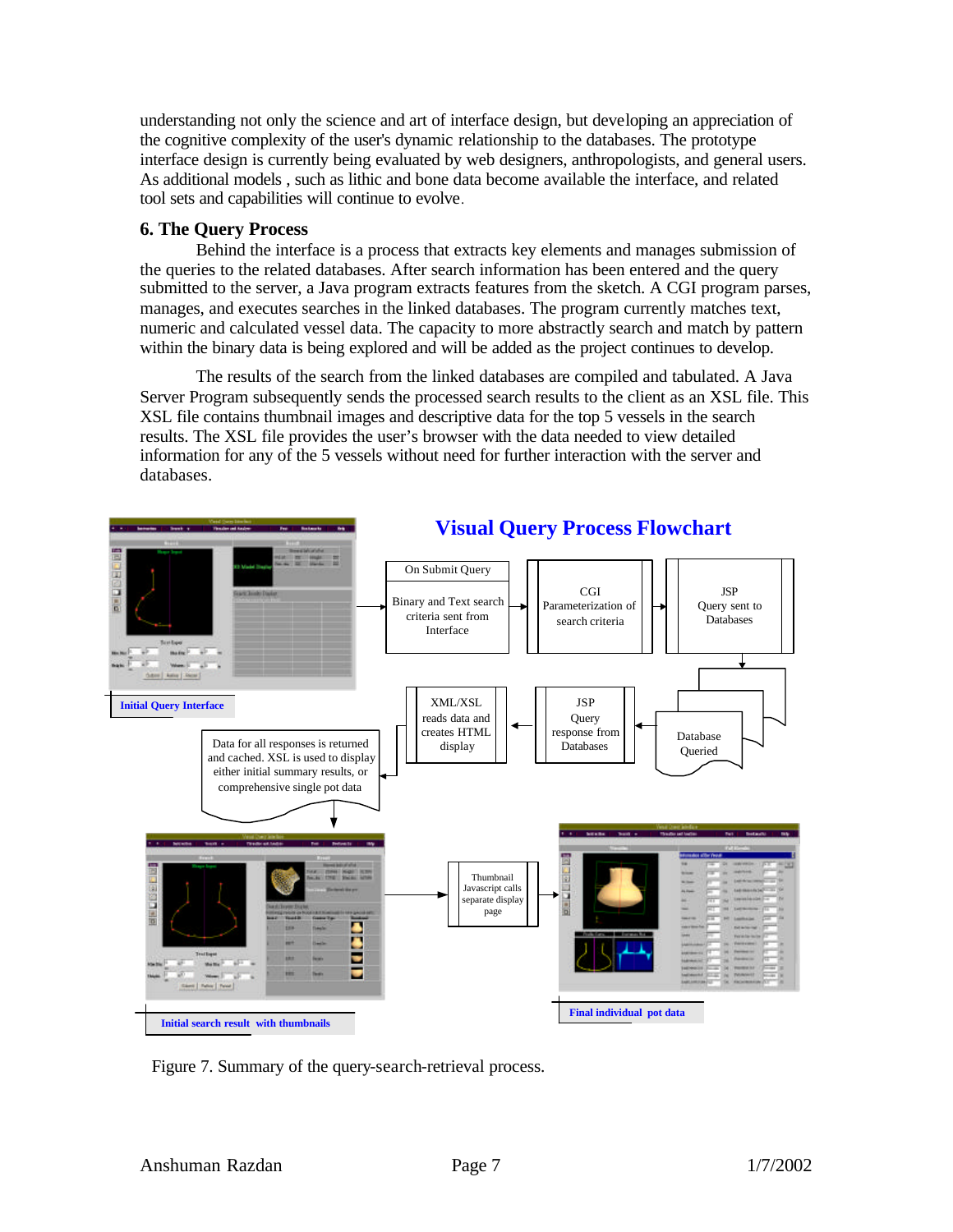When the search results are sent from the server, the client browser extracts and displays thumbnail and summary data from the XSL file on the initial search result screen. The user can then select one of the thumbnails from the display. This action prompts the client to extract and display a both manipulable 3D model of the selected vessel and detailed descriptive data.

Currently, modification of the query sketch requires returning to the initial search result or new search screen. We are still grappling with how to bookmark or store search results to create a traceable research trail over time or multiple searches.

#### **7. Future Directions**

Several future directions for this phase of the project have been noted earlier, including exploration of scanning to obtain internal vessel data, pattern based searching, and refinement of the interface. In addition, the extraction, modeling and cataloging process developed in this research is scalable and will hopefully expand to incorporate vessels from other collections. Vessels can be scanned, and the resulting point cloud data can be processed and incorporated with existing descriptive data in local databases. These databases can be linked and made available to the query interface to expand the universe of material available to the researcher. The cataloging and descriptive data can also describe ceramic vessels from other time periods and further expand the research capabilities of this system. The current proof of concept model can be the foundation of a production level project to create a true digital library of vessel data.

This team plans to expand and explore several other types of 3-dimensional data as part of this research effort including: lithic tools; features of bones, such as condyle surfaces, spines, and facets; 3D ultrasound data; DNA structures in fertilized mouse eggs; and diatom shapes. The goal is to broaden the modeling, cataloging and description tools and to refine the visual query interface. Refining descriptive elements and metadata, and addressing the archival issues required to provide access to this information over ime will be additional research areas to be pursued.

One further goal is to extend the operability of the web-based interactive model across platforms. As we are able to optimize code, relatively small bandwidth will be required, making remote access to the digital collections possible. Desktop processing power supports the current model making it available to a broad potential audience. In addition, incorporating a wide variety of user inputs such as graphic tablets, touch screens, and other biometric control devices will ensure the widest possible use of the system--from underrepresented groups such as the disabled community, to high school science classes, to discipline-based researchers.

Evaluation, review and revision of the query interface will continue. The underlying query process will be evaluated by assessing the efficiency of the search procedures. To be an effective digital repository and viable research tool, the query system must be robust and reliable enough to provide consistent, replicable searches over time. User satisfaction with query interface, structure, and organization will also continue.

The assessment team and the other members of the project interact in an ongoing internal feedback loop that provides formative information about the effectiveness of the overall effort and of the individual project teams. Summative evaluation will show the effect of constant system refinement from the ongoing formative evaluation.

#### **8. Conclusion**

This project has successfully developed a powerful system of 3D modeling and analysis techniques to provide descriptive data and support research into vessel shape and structure. It is interesting to note that even measurements that are relatively coarse from a computer science modeling perspective offer significant improvements in accuracy for ceramic researchers. The ability to search and compare these accurate models of vessels offers new tools to ceramic vessel researchers.